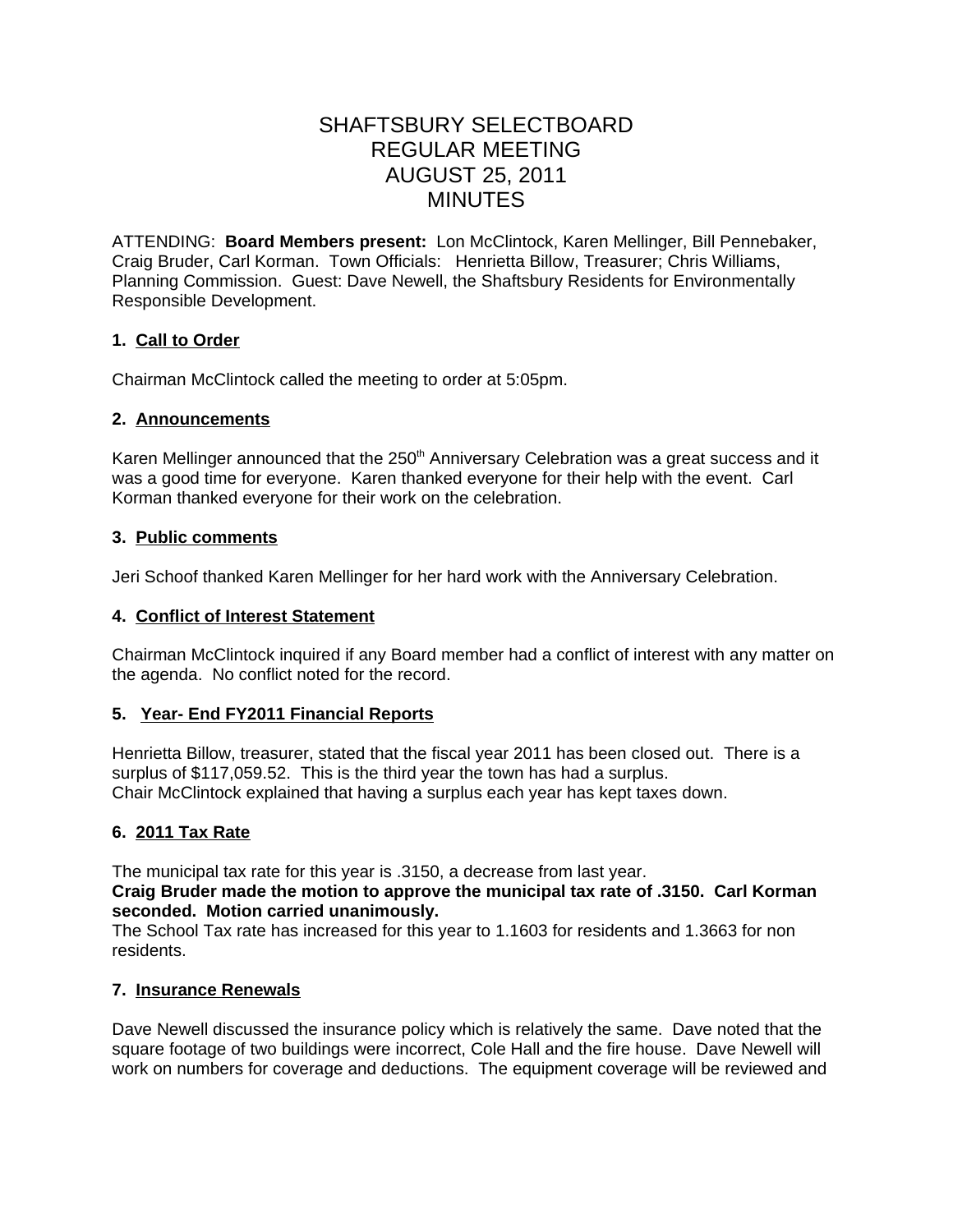discussed with the Road Foreman. The employment insurance was discussed and Dave Newell confirmed that volunteers are covered under the policy.

#### **8. Highway Discontinuance – Faris Property Select Board's 19 VSA Findings and Order**

The Board voted to discontinue the highway on the Faris property. Changes were made to the order in section B: conduct site and highway; reasons for discontinuing; and add: a copy of findings will be recorded in the land records.

**Craig Bruder made the motion to approve the order to discontinue the Faris property highway with amendments. Karen Mellinger seconded. Motion carried unanimously.** The Select Board signed the document.

# **9. Composting – Moratorium Request**

Chair McClintock stated that a moratorium would have no impact on current applications before the DRB; current applications would be subject to the by-laws at the time of application. Chris Williams of the Planning Commission stated the Planning Commission's concern with the DRB hearings. He stated that if composting was in the same category as the transfer station the Town can regulate and put limitations that address location, size, height, buildings, parking, lights, etc. Composting needs to be determined if commercial or agricultural. The by-laws should be changed for the future. The Planning Commission recommended the moratorium be for three months or until the State revised its laws and the town revises its by-laws. The Select Board will set the public hearing for September 12 at 6p.m. Kathleen Geneslaw presented the Board with a letter that was sent to the DRB.

### **10. Bennington College Request to Cater 8/22/11 through 12/30/11.**

**Karen Mellinger made the motion to approve the Bennington College request to cater from August 22 through December 30, 2011 and approve the Chair to sign the request. Carl Korman seconded. Motion carried unanimously.**

### **11. Gas, Oil, Diesel – Bid Awards**

**Karen Mellinger made the motion to accept HL Propane bid for heating oil at 3.459/gal.; Haskins' bid for propane at 2.409/gal. and diesel at 3.899/ gal. pre buy. Bill Pennebaker seconded. Motion carried unanimously.**

### **12. Personnel Policies**

Chair McClintock will ask the Town Administrator to set up a work session to finish the personnel policies. Craig Bruder stated that the job description section is finished.

### **13. Town Administrator Report**

Tabled

### **14. Other Business**

Karen Mellinger stated the  $250<sup>th</sup>$  financials need recommendations. Karen stated that the public was very generous. They doubled what they spent. The Arlington Fire House sent their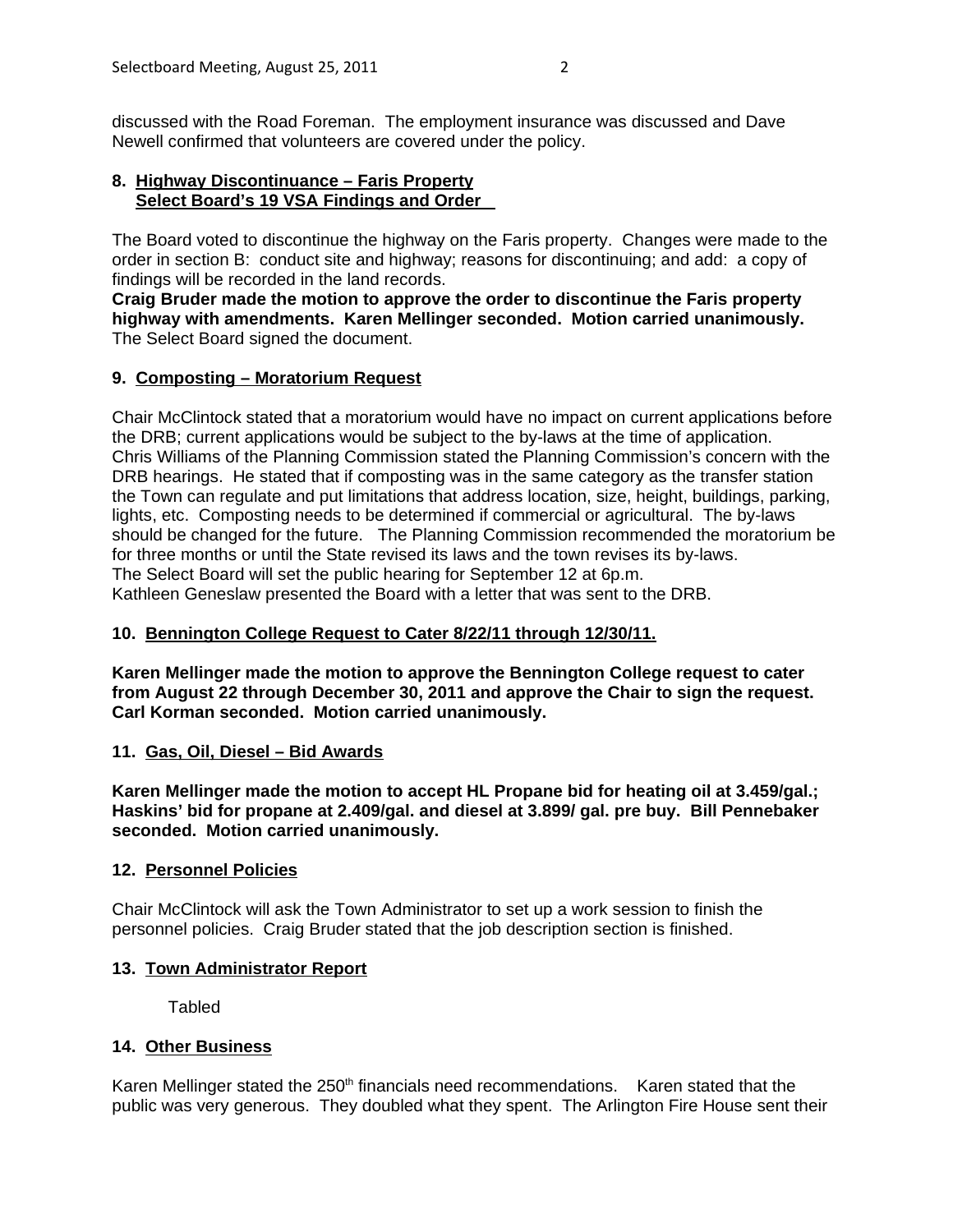Muster Truck to the celebration, giving rides to the residents. The Board decided to give a contribution of \$150.00 to the Arlington Fire House to show their appreciation.

Bill Pennebaker asked that the hours for the Zoning Administrator's hours be increased. This will be discussed on September 6<sup>th</sup>.

Karen Mellinger stated that she has a request from a water user to come before the Water Board. The Water Board will meet on September 6<sup>th</sup> at 6:00p.m.

Carl Korman requested that people involved with the 250<sup>th</sup> Celebration be recognized publicly. Karen Mellinger has a list of names and letters will be sent out or presented at the Town Meeting.

#### **15. Approval of Minutes**

**Bill Pennebaker made the motion to approve minutes for July 1, 2011. Carl Korman seconded. Motion carried 4-0-1 with Craig Bruder abstaining.**

**Karen Mellinger made the motion to approve minutes for August 8, 2011. Bill Pennebaker seconded. Motion carried 4-0-1 with Carl Korman abstaining.**

**Karen Mellinger made the motion to approve minutes for August 1, 2011. Craig Bruder seconded. Karen Mellinger withdrew motion. Minutes for August 1, 2011 were tabled.**

#### **16. Approval of Warrants**

PAYROLL WARRANT PR#6 IN THE AMOUNT OF \$5,383.21. **Craig Bruder made the motion to approve payroll warrant PR#6 in the amount of \$5,383.21. Carl Korman seconded. Motion carried unanimously.**

CHECK WARRANT #W6 IN THE AMOUNT OF \$15,066.72. **Craig Bruder made the motion to approve check warrant #W6 in the amount of \$15,066.72. Bill Pennebaker seconded. Motion carried unanimously.**

CHECK WARRANT #W7 IN THE AMOUNT OF \$80.00.

**Karen Mellinger made the motion to approve check warrant #W7 in the amount of \$80.00. Carl Korman seconded. Motion carried unanimously.**

PAYROLL WARRANT PR#7 IN THE AMOUNT OF \$6,296.08. **Karen Mellinger made the motion to approve check warrant #W7 in the amount of \$80.00. Carl Korman seconded. Motion carried unanimously.**

RETIREMENT WARRANT #W8R IN THE AMOUNT OF \$126.32.

**Karen Mellinger made the motion to approve retirement warrant #W8R in the amount of \$126.32. Carl Korman seconded. Motion carried unanimously.**

#### CHECK WARRANT #W8 IN THE AMOUNT OF \$6,476.02.

**Craig Bruder made the motion to approve check warrant #W8 in the amount of \$6,476.02. Carl Korman seconded. Motion carried unanimously.**